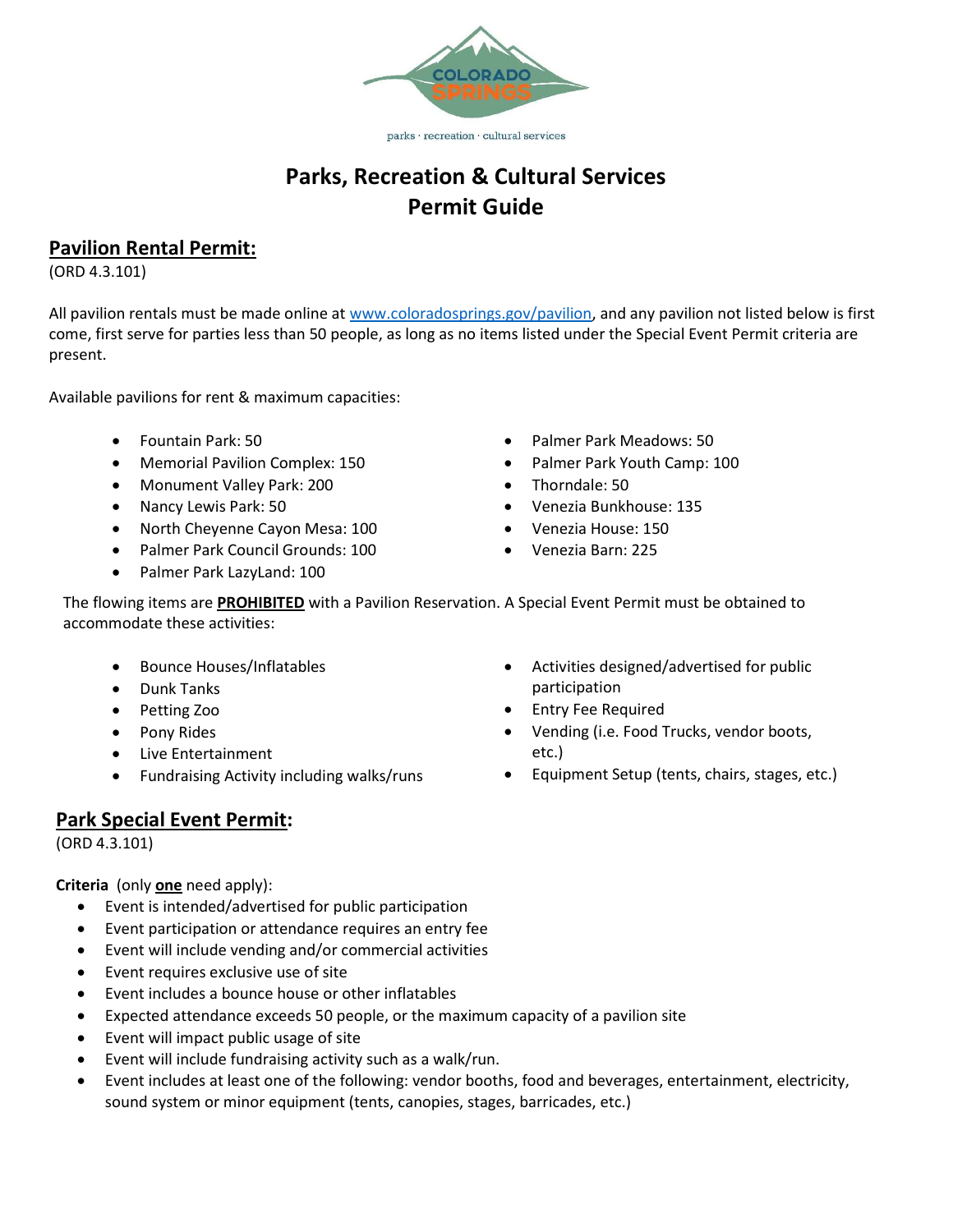#### Required Documents:

- Park Special Event Application Signed & Dated
- Sigend Park Rules & Regulations
- Emergency Planning Guide
- Medical Planning Guide
- Site Plan
- Event Narative & Timeline
- Course Map (if applicable)

The Special Event Permit application and supporting documents can be found at www.coloradosprings.gov/specialevents, and must be submitted 30 days prior to the event.

### Private Outdoor Fee-Based Permit (POFA)

(ORD 4.2.104)

Includes, but is not limited to, a class, clinic, camp, guided activity, program or related service organized and offered by a Permittee for which a payment, fee or other consideration is expected to be made to the Permittee, directly or indirectly, for the right of an individual to participate or attend. POFA must be generally recreational in nature, or a common and customary park use.

All POFA permits:

- Are non-exclusive.
- Restrict the maximum number of participants to 50.
- Do not allow the use of any structures, amenities, equipment or features as part of the POFA. This includes, but is not limited to playground equipment, benches, flower beds, pavilions, etc.
- Allow the Permittee to hold POFA's 7 days per week during posted park hours unless stated otherwise in the Permit.
- Allow the Permittee to conduct only one POFA at a time. Two or more simultaneous POFA's require an additional Permit for each simultaneous activity (if available).
- May have restrictions such as the type of POFA allowed at a given POFA park and limitations and conditions designed to protect the park and assure that other park patrons have reasonable access to and use of the park.

All POFA events must obtain a permit in order to proceed in a City Park. POFA applications must be received at least 7 days in advance of the activity.

POFA applicants must be a minimum of 18 years old and provide the following information:

- Application, signed and dated
- Certificate of Insurance

The appropriate permit fee must be paid prior to the issuance of the permit. Any required charges (unless said charges are deferred for payment at a later date) must be fully paid prior to approval and issuance of the Permit.

POFA permits are issued for six month seasons:

- PEAK April through September
- OFF-PEAK October through March

Seasonal Permit Fees:

| <b>PARTICIPANT</b><br># | <b>TIER A</b><br><b>PEAK</b> | <b>TIER A</b><br><b>OFF-PEAK</b> | <b>TIER B</b><br><b>PEAK</b> | <b>TIER B</b><br><b>OFF-PEAK</b> |
|-------------------------|------------------------------|----------------------------------|------------------------------|----------------------------------|
| $1 - 25$                | \$175                        | \$75                             | \$50                         | \$35                             |
| 26-50                   | \$250                        | \$150                            | \$125                        | S75                              |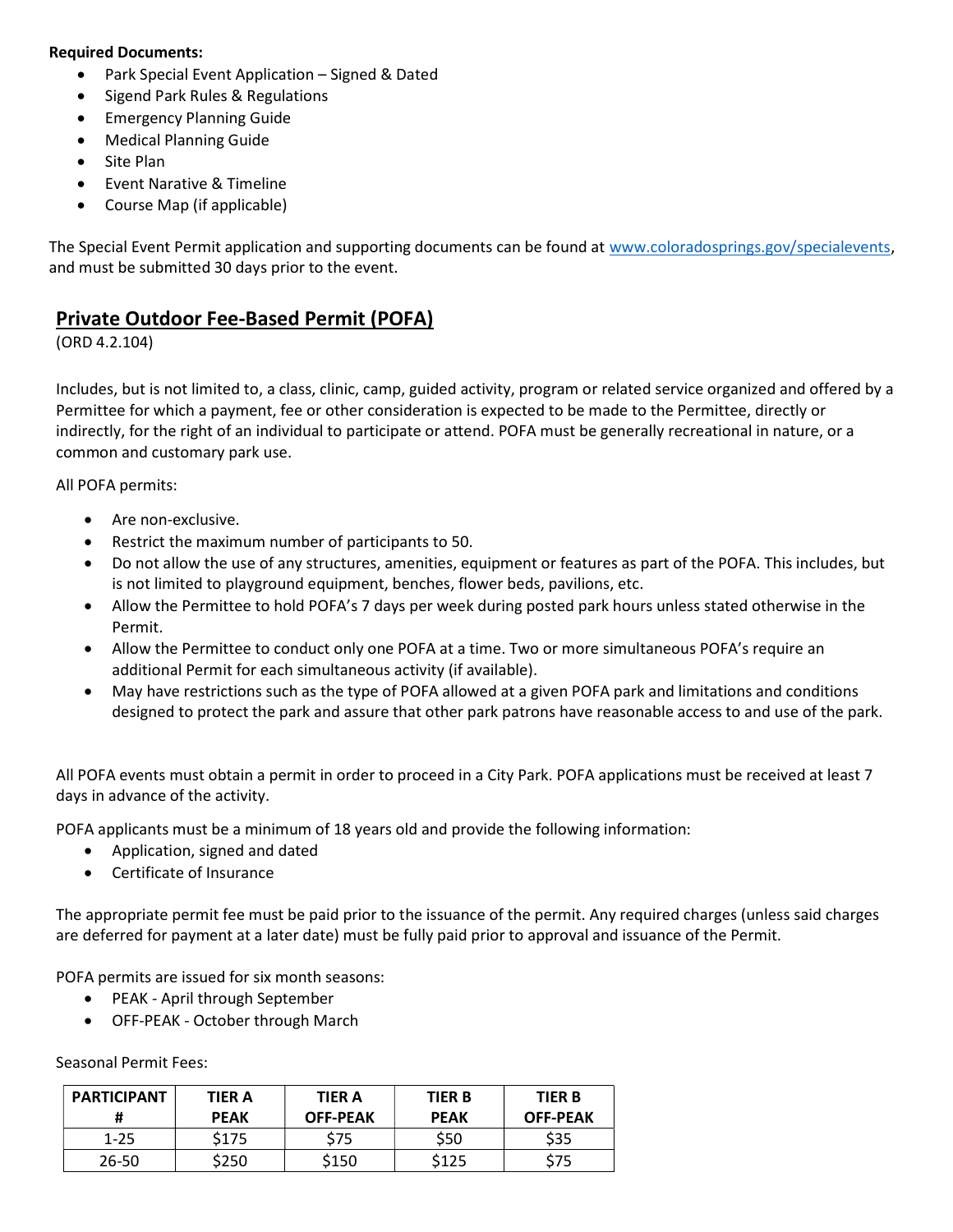#### APPLICATION PROCESS

- Applications will be processed on a first-come, first-served basis.
- There will be no pro-ration of fees for POFA permits that are less than six-months. Each POFA Permittee must pay the full, applicable six-month fee.
- POFA Permittees may request a reduction in fees per the PRCS Department's Fee Reduction Policy.
- Permits are not renewable nor does a Permittee of a given park have any priority for that park during future seasons.
- Once a POFA permit is issued there will be no refunds.

The POFA permit application can be found at www.coloradosprings.gov/specialevents, and must be submitted 7 days prior to the first activity.

### Commercial Film Permit:

#### (ORD 4.2.104)

If you are simply taking photos for personal use, and are not using them to promote or advertise a/your business in any way – including a business social media account – then you do not need a permit. If you plan to use the photos for advertising of a/your company, you will need to apply for the Commeriial Film Permit (https://coloradosprings.gov/parks/page/special-event-film-permits?mlid=4581).

### Photo shoots containing any type of set up including arches, tables, chairs, benches, food displays, or any other similar items require a Commercial Film Permit, or must be part of a permitted Special Event (ORD 4.3.101-104).

To process your application, the following items must be provided:

- Application signed and dated
- Certificate of Insurance
- Filming timeline, narrative and shot list
- Signed Park Rules & Regulations (if filming in a City Park)

• Site Plan

The appropriate permit fee must be paid prior to the issuance of the permit. Permits are location specific and charged by the day.

Permit Fees:

- Application Fee: \$25
- Garden of the Gods Park: \$500/day
- All other Parks, Trails and Open Spaces: \$250/day.

Film Permit Applications can be submitted no later than fourteen (14) days in advance.

### Park Vendor Permit:

(ORD 4.3.104)

The Park Vendor Permit Application and Rules and Regulations forms can be found on our website at www.coloradosprings.gov/vendorpermits.

#### Permit Hours: 8am – 9pm

Permit Fees - All fees are park specific and non-transferable between parks.

- \$10/hour (minimum 2 hours) Park Specific
- $\bullet$  \$300 30 days unlimited use during vendor hours One (1) Park
- \$1000 30 days unlimited use during vendor hours Four (4) Park Package